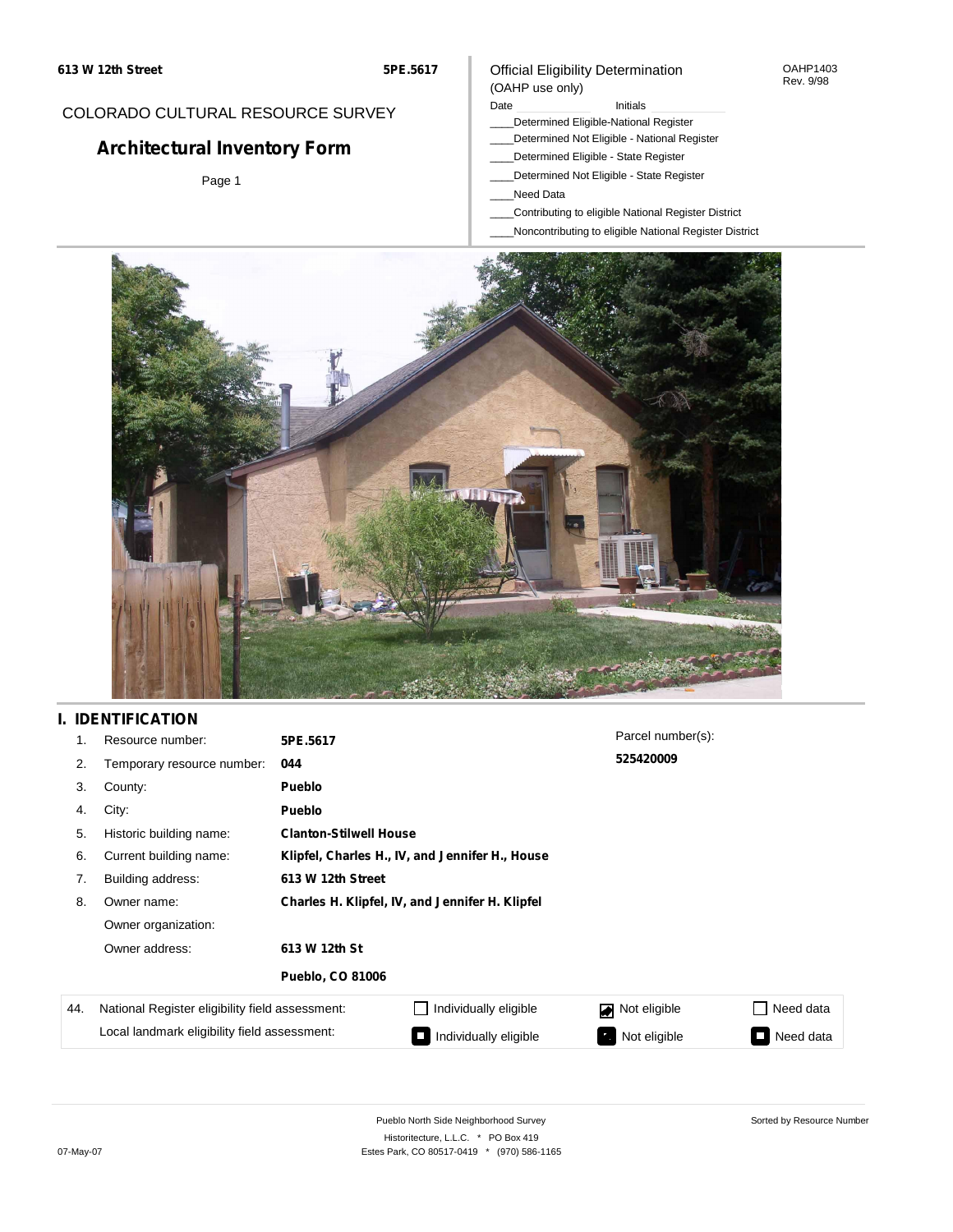Sorted by Resource Number

### **Architectural Inventory Form**

Page 2

### **II. GEOGRAPHIC INFORMATION**

| 9.  | P.M.                | 6th |                 |    |           | Township:               |    |           | <b>20S</b>                  |    |           |           | Range:            | 65W |         |
|-----|---------------------|-----|-----------------|----|-----------|-------------------------|----|-----------|-----------------------------|----|-----------|-----------|-------------------|-----|---------|
|     |                     | NE  | 1/4             | of | <b>SW</b> | 1/4                     | of | <b>NW</b> | 1/4                         | of | <b>SE</b> | 1/4       | of Section        |     | 25      |
| 10. | UTM reference zone: |     |                 |    | 13        |                         |    |           |                             |    |           |           |                   |     |         |
|     | Easting:            |     |                 |    |           | 533687                  |    |           |                             |    |           | Northing: |                   |     | 4236544 |
| 11. |                     |     | USGS quad name: |    |           | <b>Northeast Pueblo</b> |    |           |                             |    |           | Scale:    |                   |     | 7.5     |
|     | Year:               |     |                 |    |           | 1974)                   |    |           | 1961 (Photorevised 1970 and |    |           |           |                   |     |         |
| 12. | $Lot(s)$ :          |     |                 |    |           | Lot 13; Block 42        |    |           |                             |    |           |           |                   |     |         |
|     | Addition:           |     |                 |    |           | <b>County Addition</b>  |    |           |                             |    |           |           | Year of addition: |     | 1869    |

13. Boundary description and justification:

The parcel, as described above, contains but does not exceed the land historically associated with this property.

Metes and bounds exist:

П

### **III. ARCHITECTURAL DESCRIPTION**

| 14. | Building plan (footprint, shape):<br>Other building plan descriptions: | <b>T-Shaped Plan</b>                 |                       |
|-----|------------------------------------------------------------------------|--------------------------------------|-----------------------|
| 15. | Dimensions in feet (length x width):                                   | 1,272 square feet                    |                       |
| 16. | Number of stories:                                                     | 1                                    |                       |
| 17. | Primary external wall material(s):                                     | <b>Stucco</b>                        | Other wall materials: |
|     |                                                                        |                                      |                       |
| 18. | Roof configuration:                                                    | <b>Gabled Roof/Cross Gabled Roof</b> |                       |
|     | Other roof configurations:                                             |                                      |                       |
| 19. | Primary external roof material:                                        | <b>Asphalt Roof/Composition Roof</b> |                       |
|     | Other roof materials:                                                  |                                      |                       |
| 20. | Special features:                                                      | Fence                                |                       |

21. General architectural description:

Oriented to the south, this house is essentially T-shaped, with the stem of the T facing south, toward the street. The building rests on a tan-tinted, stucco-covered foundation. The same stucco clads the exterior walls. Windows are 1-over-1-light, doublehung sash, with brown-painted wood frames and aluminum-frame storm windows. Opening on the north ends of the east and west elevations are 1-beside-1-light, sliding-sash windows, with aluminum frames. The west end of the rear (north) elevation also has a single-light casement window. They open beneath segmental arches. A single-step, uncovered concrete stoop extends across most of the principal (south) façade. It provides access to the principal doorway, which opens just east of center in the otherwise symmetrical façade. The doorway hosts a two-light, wood slab door, opening behind an aluminumframe storm door. A metal awning, white with 2 brown stripes, protects the doorway. Another doorway opens into a room projecting from the east half of the rear (north) elevation. It hosts a door identical to the front (south). Brown-gray asphalt **shingles cover the cross-gabled roof. Brown-painted wood fascia and soffit box the eaves.**

#### 22. Architectural style: **Other Style**

Other architectural styles: **Front-Gabled, Masonry Box**

Building type:

23. Landscape or special setting features: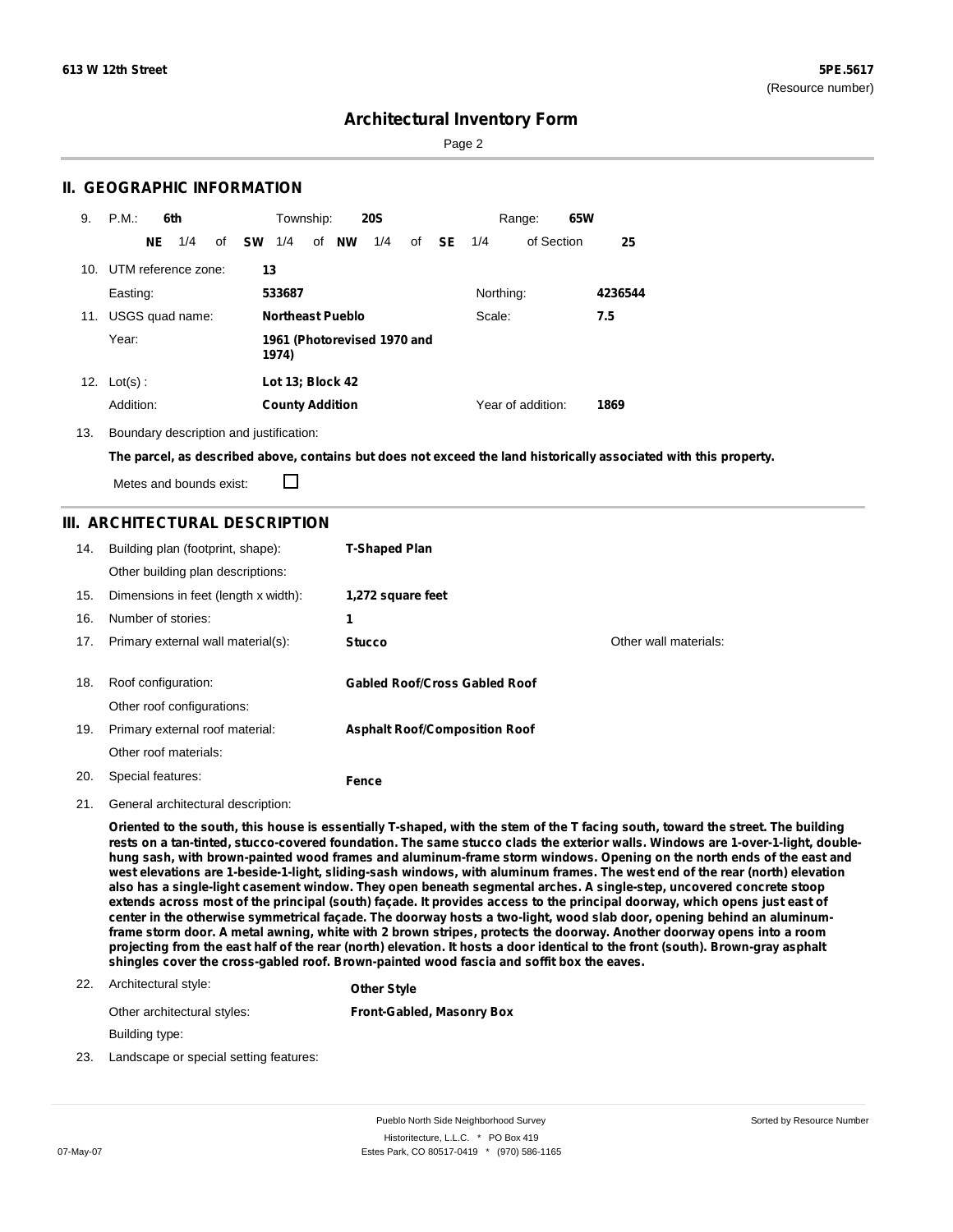Page 3

This property is located on terrain sloping downward from north to south, with an elevation of around 4,700 feet above mean sea level. The neighborhood features modest, one- and two-story houses. This property is located on the north side of West 12th Street, an east-west-oriented thoroughfare. It is situated between 607 West 12th Street, to the east, and 619 West 12th Street, to the west. A grass strip separates the sidewalk from the street. Surrounding the house is a planted-grass yard, with **mature landscaping. A wood privacy fence encloses the entire back yard.**

24. Associated buildings, features or objects:

| 1: Type:  | Shed                                                                                                                                                                     |
|-----------|--------------------------------------------------------------------------------------------------------------------------------------------------------------------------|
| Describe: | A small, prefabricated metal storage shed is located on the north edge of the property.<br>However, because of the inaccessibility to the property, it was not surveyed. |

#### **IV. ARCHITECTURAL HISTORY**

| 25. | Date of Construction:  | Estimate: | 1885                             | Actual:                                                                                                                                                 |
|-----|------------------------|-----------|----------------------------------|---------------------------------------------------------------------------------------------------------------------------------------------------------|
|     | Source of Information: |           | Co. consulted 1886 through 2003. | Pueblo City Directory. Pueblo, Co.; Salt Lake City; Kansas City, Mo.; and others: R.L. Polk &                                                           |
|     |                        |           |                                  | Sanborn Fire Insurance Maps (for Pueblo, Colorado). New York: Sanborn Map and<br>Publishing Co., 1883, 1886, 1889, 1893, 1904-05, 1904-51, and 1904-52. |
| 26. | Architect:             | unknown   |                                  |                                                                                                                                                         |
|     | Source of information: |           |                                  | Pueblo County Office of Tax Assessor. Property information card [internet].                                                                             |
| 27. | Builder:               | unknown   |                                  |                                                                                                                                                         |
|     | Source of information: |           |                                  |                                                                                                                                                         |
| 28. | Original Owner:        | unknown   |                                  |                                                                                                                                                         |
|     | Source of information: |           |                                  |                                                                                                                                                         |
| 29. | Construction history:  |           |                                  |                                                                                                                                                         |
|     |                        |           |                                  |                                                                                                                                                         |

According to Pueblo County tax records, this building was constructed in 1900. However, city directories and Sanborn insurance maps suggest that this building existed around 1885. An analysis of the form, style, and materials corroborates a circa 1885 date of construction. The most notable alteration has been the application of stucco over the original masonry. This stucco was either originally applied or recoated sometime after 2000. Some windows and doors have also been replaced, the earliest dating to the 1970s. A small, shed-roofed porch protruding from the rear elevation was enclosed at an unknown date.

30. Location: **original** Date of move(s):

#### **V. HISTORICAL ASSOCIATIONS**

| 31. Original use(s):     | <b>Single Dwelling</b> |
|--------------------------|------------------------|
| 32. Intermediate use(s): | <b>Single Dwelling</b> |
| 33. Current use(s):      | <b>Single Dwelling</b> |
| 34. Site type(s):        | <b>Residence</b>       |

35. Historical background:

This house dates to at least 1890, when W. Clanton, a boilermaker, and Charles Stilwell, a machinist, lived here. By 1900, the owner and resident was William E. Klasgye, an engineer for the Atchison, Topeka and Santa Fe Railway. He was born in October 1849 in Ohio. He wife, Sarah M. Klasgye, was born in England in 1866. They were married around 1888 and had at least **four children.**

By 1909, the owner and resident was Flora A. Peck, whose family would reside here for at least the next 2 decades. She was born in New Mexico in 1851 and had at least one daughter, Helen E. Peck. Around 1912, Helen married Edward Nasson and, circa 1915, moved to this address to reside with Flora Peck. Edward and Helen Nasson had at least three children: Flora, Jack, and Raymon. Young Flora Nasson married William H. Decker and they, too, became residents of this house, around 1930. They remained here until before 1935. Flora Nasson Decker died on February 20, 1961. William, an automobile mechanic, died on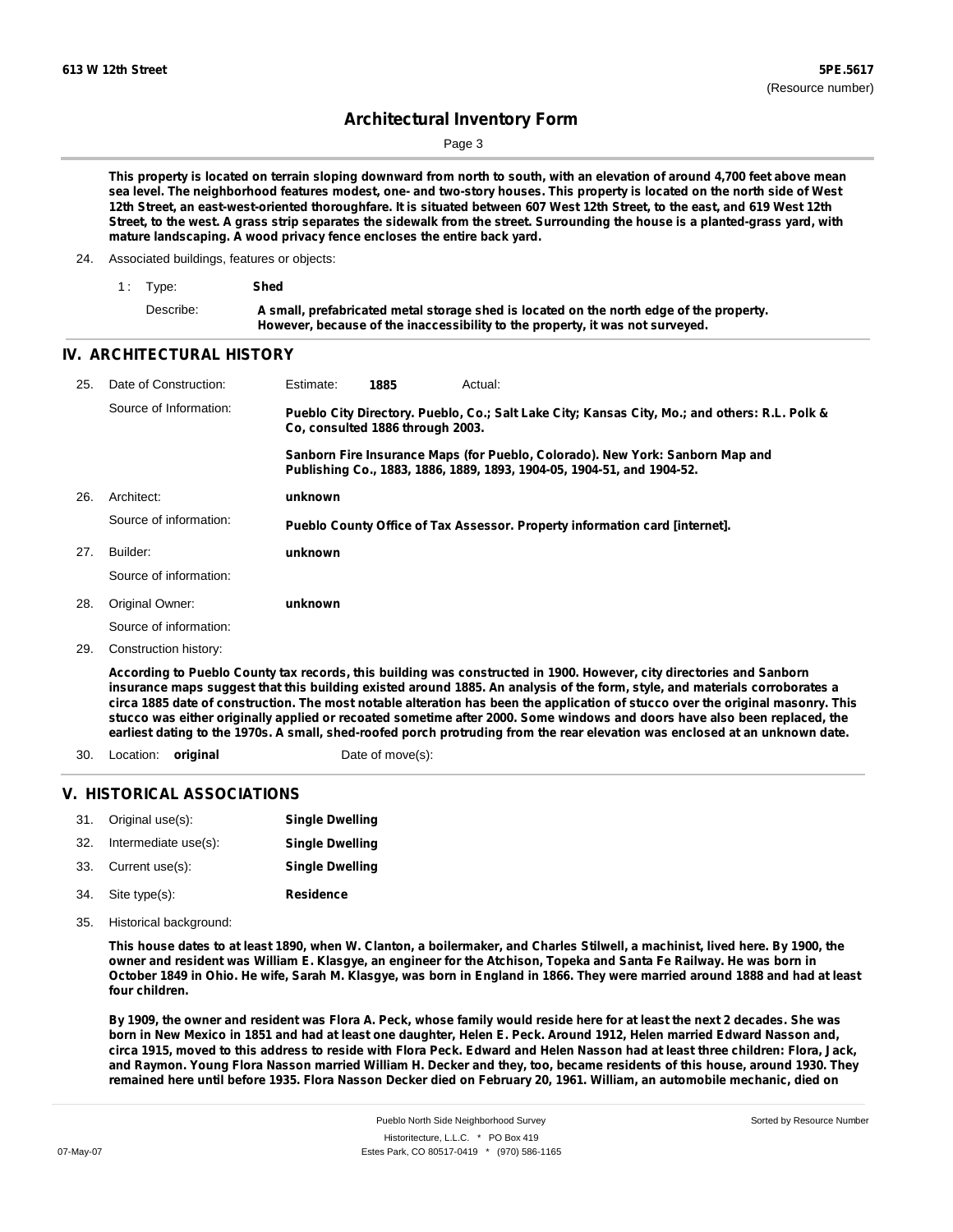Page 4

#### **September 27, 1968.**

Around 1935, the resident was Roy G. Warmoth. Herman L. Bryan and his wife, Bessie Bryan, lived at this address around 1940. Together, the Bryans had four children: Rev. Charles William Bryan, Mrs. Harry McDowell, Mrs. Robert Cardwell, Mrs. Ray Schultze, and Mrs. William Pyle. The Bryans resided here only a few years, later moving to 1266 South Emerson. Herman Bryan **died in September 1969.**

Around 1945, the owner was William Russell Manka, who resided here for a decade, until his death in 1955. Manka lived here with his wife, Nellie Manka. Together, they had three children: Georgia Lou Timme, John R. Manka, and Jerry Lee Manka. William Manka was an electrician for Colorado Fuel & Iron. He was killed as a result of a workplace accident in September 1955.

Purchasing this property following Manka's death was Clifford I. Chaddick, whose family would reside here for nearly 4 decades. He was born on January 2, 1916, in Francis, Oklahoma. On January 3, 1940, Chaddick married his wife, Mary J. Together, they had three children: Chad Chaddick, Clifford L. Chaddick, and Margaret Crandall. In 1950, Clifford and Mary Chaddick moved from Oklahoma to Pueblo. The elder Clifford Chaddick was a conductor for the Denver & Rio Grande Western Railroad. He was local chairman for the railroad's grievance committee and was secretary of the United Transportation Union, Lodge 204. The Chaddick family attended the Broadway and Orman Church of Christ. The elder Clifford Chaddick died on November 12, 1973. Mary continued to own this property until her own death on November 18, 2000. Mary's estate transferred the property to her daughter, Margaret (Crandall) Fuller. Fuller, in turn, sold the property to C.H. Klipfel, IV, and J.N. Klipfel, the **current owners, in 2001.**

36. Sources of information:

**Pueblo City Directory. Pueblo, Co.; Salt Lake City; Kansas City, Mo.; and others: R.L. Polk & Co, consulted 1886 through 2003.**

**"Clifford I. Chaddick" obituary. Pueblo Chieftain, 13 November 1973, p. 5B.**

**"Manka (William Russell)" obituary. Pueblo Chieftain, 28 August 1955, p. 5B.**

**"Decker (William H.)" obituary. Pueblo Chieftain, 28 September 1968, p. 7A.**

**"Bryan (Herman L.)" obituary. Pueblo Chieftain, 27 September 1969, p. 15A.**

**U.S. Census of 1900. Precinct 1, Pueblo, Pueblo County, Colorado. Series T623, roll 129, p. 10.**

**U.S. Census of 1910. Precinct 3, Pueblo, Pueblo County, Colorado. Series T625, roll 170, p. 140-1.**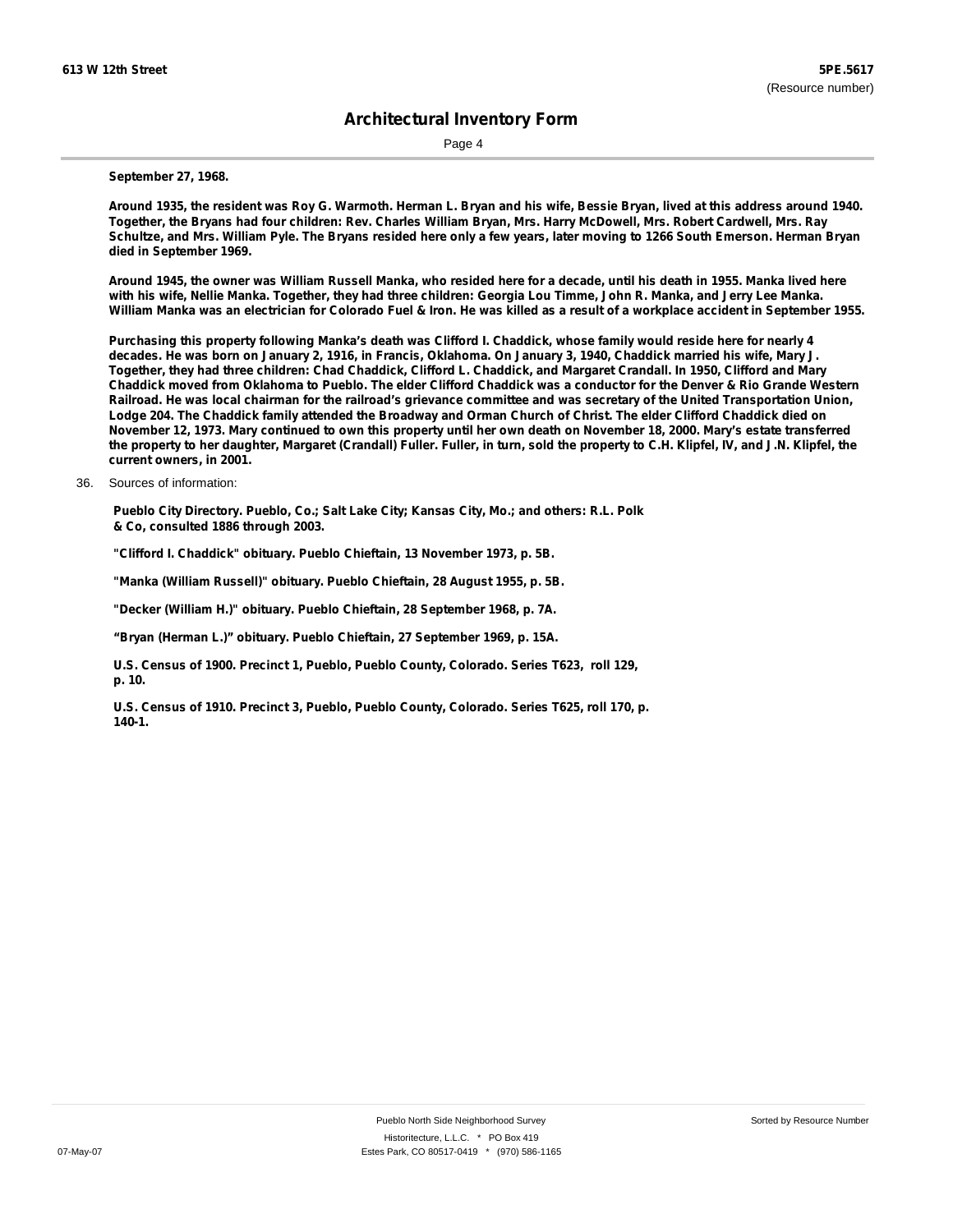÷

Sorted by Resource Number

# **Architectural Inventory Form**

Page 5

|     | <b>VI. SIGNIFICANCE</b>                                                                                                                                                                                                                                                                                                                                                                                                                                                                                                                                                                                                                                                                                                                                                                                                                                                                                                                                                                                                                                                                                                                                                                                                                                                                                                                                                                                                                                                                                                                                                                                                                                                                                                                                                                                                                                                                                                                                                                                                                                                                                                                                                                                                                                                        |
|-----|--------------------------------------------------------------------------------------------------------------------------------------------------------------------------------------------------------------------------------------------------------------------------------------------------------------------------------------------------------------------------------------------------------------------------------------------------------------------------------------------------------------------------------------------------------------------------------------------------------------------------------------------------------------------------------------------------------------------------------------------------------------------------------------------------------------------------------------------------------------------------------------------------------------------------------------------------------------------------------------------------------------------------------------------------------------------------------------------------------------------------------------------------------------------------------------------------------------------------------------------------------------------------------------------------------------------------------------------------------------------------------------------------------------------------------------------------------------------------------------------------------------------------------------------------------------------------------------------------------------------------------------------------------------------------------------------------------------------------------------------------------------------------------------------------------------------------------------------------------------------------------------------------------------------------------------------------------------------------------------------------------------------------------------------------------------------------------------------------------------------------------------------------------------------------------------------------------------------------------------------------------------------------------|
| 37. | Local landmark designation:<br>Yes $\Box$<br>No.<br>$\mathbf{r}_\perp$                                                                                                                                                                                                                                                                                                                                                                                                                                                                                                                                                                                                                                                                                                                                                                                                                                                                                                                                                                                                                                                                                                                                                                                                                                                                                                                                                                                                                                                                                                                                                                                                                                                                                                                                                                                                                                                                                                                                                                                                                                                                                                                                                                                                         |
|     | Designation authority:                                                                                                                                                                                                                                                                                                                                                                                                                                                                                                                                                                                                                                                                                                                                                                                                                                                                                                                                                                                                                                                                                                                                                                                                                                                                                                                                                                                                                                                                                                                                                                                                                                                                                                                                                                                                                                                                                                                                                                                                                                                                                                                                                                                                                                                         |
|     | Date of designation:                                                                                                                                                                                                                                                                                                                                                                                                                                                                                                                                                                                                                                                                                                                                                                                                                                                                                                                                                                                                                                                                                                                                                                                                                                                                                                                                                                                                                                                                                                                                                                                                                                                                                                                                                                                                                                                                                                                                                                                                                                                                                                                                                                                                                                                           |
| 38. | Applicable National Register criteria:                                                                                                                                                                                                                                                                                                                                                                                                                                                                                                                                                                                                                                                                                                                                                                                                                                                                                                                                                                                                                                                                                                                                                                                                                                                                                                                                                                                                                                                                                                                                                                                                                                                                                                                                                                                                                                                                                                                                                                                                                                                                                                                                                                                                                                         |
|     | A. Associated with events that have made a significant contribution to the broad pattern of our history.<br>B. Associated with the lives of persons significant in our past.<br>$\mathsf{L}$<br>C. Embodies the distinctive characteristics of a type, period, or method of construction, or represents the work<br>◚<br>of a master, or that possess high artistic values, or represents a significant and distinguished entity whose<br>components may lack individual distinction.<br>D. Has yielded, or may be likely to yield, information important in history or prehistory.<br>Qualifies under Criteria Considerations A through G (see manual).<br>Does not meet any of the above National Register criteria.<br><b>Pueblo Standards for Designation:</b><br><u>1a. History</u><br>Have direct association with the historical development of the city, state, or nation; or<br>$\mathbf{r}_\perp$<br><u>1b. History</u><br>Be the site of a significant historic event; or<br>$\blacksquare$<br>1c. History<br>Have direct and substantial association with a person or group of persons who had influence on society.<br>$\blacksquare$<br>2a. Architecture<br>Embody distinguishing characteristics of an architectural style or type; or<br>$\Box$<br>2b. Architecture<br>Be a significant example of the work of a recognized architect or master builder, or<br>$\mathcal{L}_{\mathcal{A}}$<br>2c. Architecture<br>Contain elements of architectural design, engineering, materials, craftsmanship, or artistic merit which represent a<br>$\mathcal{L}_{\mathcal{A}}$<br>significant or influential innovation;<br>2d. Architecture<br>Portray the environment of a group of people or physical development of an area of the city in an era of history<br>$\mathcal{L}_{\mathcal{A}}$<br>characterized by a distinctive architectural style.<br>3a. Geography<br>Have a prominent location or be an established, familiar, and orienting visual feature of the contemporary city, or<br>П<br>3b. Geography<br>Promote understanding and appreciation of Pueblo's environment by means of distinctive physical characteristics<br>or rarity; or<br>3c. Geography<br>Make a special contribution to Pueblo's distinctive character.<br>$\overline{\phantom{a}}$ |
|     | <b>Not Applicable</b>                                                                                                                                                                                                                                                                                                                                                                                                                                                                                                                                                                                                                                                                                                                                                                                                                                                                                                                                                                                                                                                                                                                                                                                                                                                                                                                                                                                                                                                                                                                                                                                                                                                                                                                                                                                                                                                                                                                                                                                                                                                                                                                                                                                                                                                          |
|     | Does not meet any of the above Pueblo landmark criteria.<br>$\overline{\phantom{a}}$                                                                                                                                                                                                                                                                                                                                                                                                                                                                                                                                                                                                                                                                                                                                                                                                                                                                                                                                                                                                                                                                                                                                                                                                                                                                                                                                                                                                                                                                                                                                                                                                                                                                                                                                                                                                                                                                                                                                                                                                                                                                                                                                                                                           |
| 39. | Area(s) of Significance:<br>Architecture                                                                                                                                                                                                                                                                                                                                                                                                                                                                                                                                                                                                                                                                                                                                                                                                                                                                                                                                                                                                                                                                                                                                                                                                                                                                                                                                                                                                                                                                                                                                                                                                                                                                                                                                                                                                                                                                                                                                                                                                                                                                                                                                                                                                                                       |
| 40. | Period of Significance:<br>Architecture, ca. 1885                                                                                                                                                                                                                                                                                                                                                                                                                                                                                                                                                                                                                                                                                                                                                                                                                                                                                                                                                                                                                                                                                                                                                                                                                                                                                                                                                                                                                                                                                                                                                                                                                                                                                                                                                                                                                                                                                                                                                                                                                                                                                                                                                                                                                              |
| 41. | National:<br>State<br>Level of significance:<br>Local<br>Π<br>У.,                                                                                                                                                                                                                                                                                                                                                                                                                                                                                                                                                                                                                                                                                                                                                                                                                                                                                                                                                                                                                                                                                                                                                                                                                                                                                                                                                                                                                                                                                                                                                                                                                                                                                                                                                                                                                                                                                                                                                                                                                                                                                                                                                                                                              |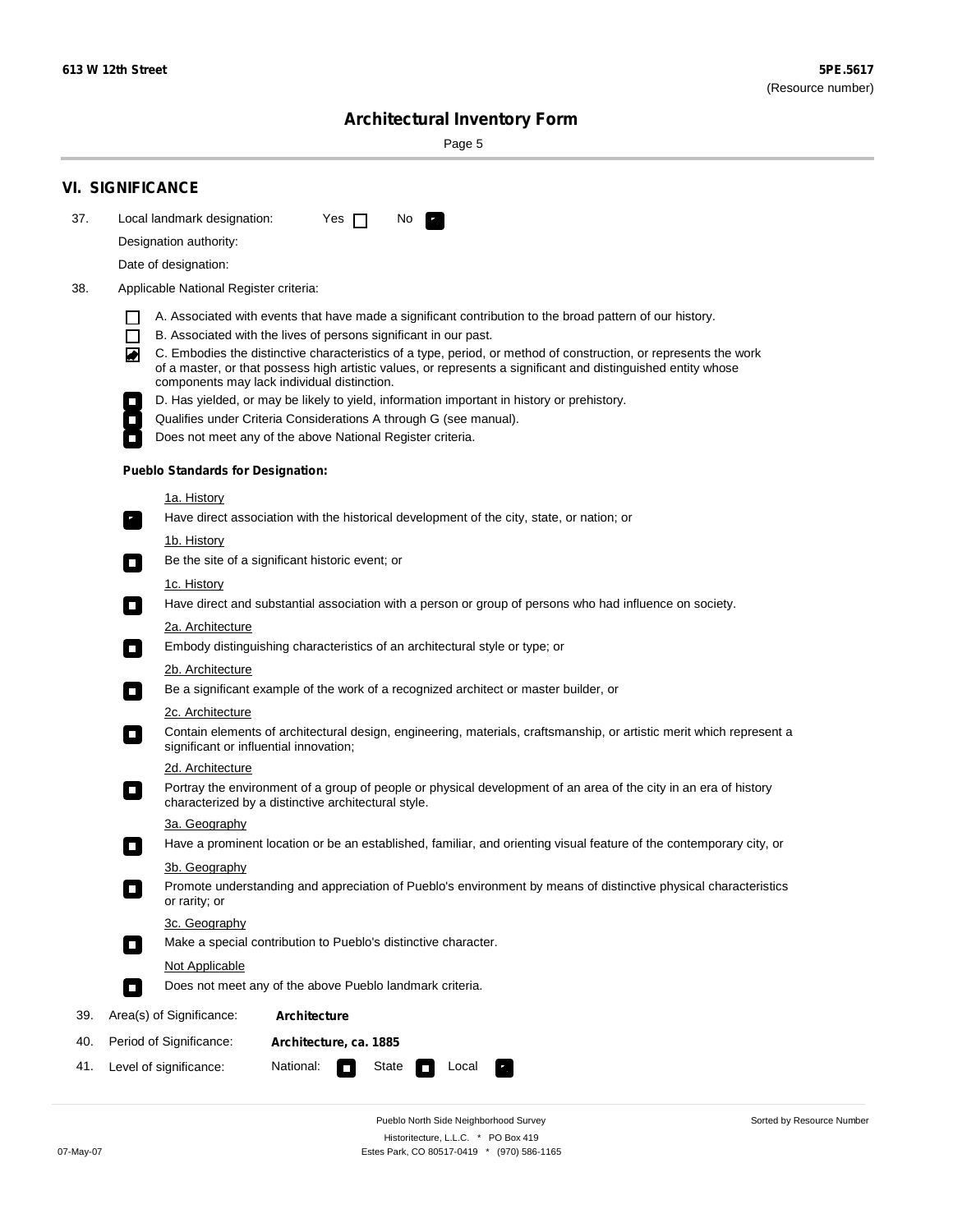Page 6

#### 42. Statement of significance:

This property is historically significant under Pueblo Local Landmark criterion 1A for its association with the initial development of Pueblo's North Side Neighborhood. This house was one of the earliest dwellings constructed in this neighborhood. As well, the house is architecturally significant under National Register criterion C (Pueblo Local Landmark criterion 2A) as an intact example of a front-gabled, masonry form once common to the area and among the earliest domiciles constructed in this neighborhood. However, the levels of architectural and historical significance, combined with physical integrity, are not to the extent that this property would qualify for individual listing in the National Register of Historic Places, the Colorado State Register of Historic Properties, or as a City of Pueblo Landmark. Nonetheless, it is most **likely a contributing resource within any potential historic district.**

Constructed around 1885, this building exhibits a moderate level of physical integrity relative to the seven aspects of integrity as defined by the National Park Service and the Colorado Historical Society: location, setting, design, materials, workmanship, feeling, and association. While the building has had no major additions, the application of stucco over the **original masonry obscures a character-defining feature. Nonetheless, the building retains sufficient physical integrity to convey its significance.**

#### **VII. NATIONAL REGISTER ELIGIBILITY ASSESSMENT**

44. National Register eligibility field assessment: Local landmark eligibility field assessment:

**Individually eligible Not eligible** Not eligible **Need data** No m



45. Is there National Register district potential? Yes

**Pueblo's North Side Neighborhood represents the evolution of the city's professional middle and upper classes. Its diversity of architectural styles and forms directly represents the city's changing economic and cultural climates. As well, the neighborhood is distinctive because it appears to have evolved independently of the area's dominant industry, steel manufacturing.** Discuss:

> Yes Yes

No

No **N/A** 

 $N/A$ 

If there is National Register district potential, is this building contributing:

If the building is in existing National Register district, is it contributing: 46.

### **VIII. RECORDING INFORMATION**

| 47. | Photograph numbers): | <b>CD-ROM Photo Disc: North Side Photos</b><br>File Name(s): 12thstw613                                                       |
|-----|----------------------|-------------------------------------------------------------------------------------------------------------------------------|
|     | Negatives filed at:  | <b>Special Collections</b><br><b>Robert Hoag Rawlings Public Library</b><br>100 East Abriendo Avenue<br>Pueblo, CO 81004-4290 |
| 48. | Report title:        | <b>Pueblo North Side Neighborhood Survey</b>                                                                                  |
| 49. | $Date(s)$ :          | 06/15/2005                                                                                                                    |
| 50. | Recorder(s):         | <b>Adam Thomas</b>                                                                                                            |
| 51. | Organization:        | Historitecture, L.L.C.                                                                                                        |
| 52. | Address:             | <b>PO Box 419</b>                                                                                                             |
|     |                      | Estes Park, CO 80517-0419                                                                                                     |
| 53. | Phone number(s):     | (970) 586-1165                                                                                                                |

<sup>43.</sup> Assessment of historic physical integrity related to significance: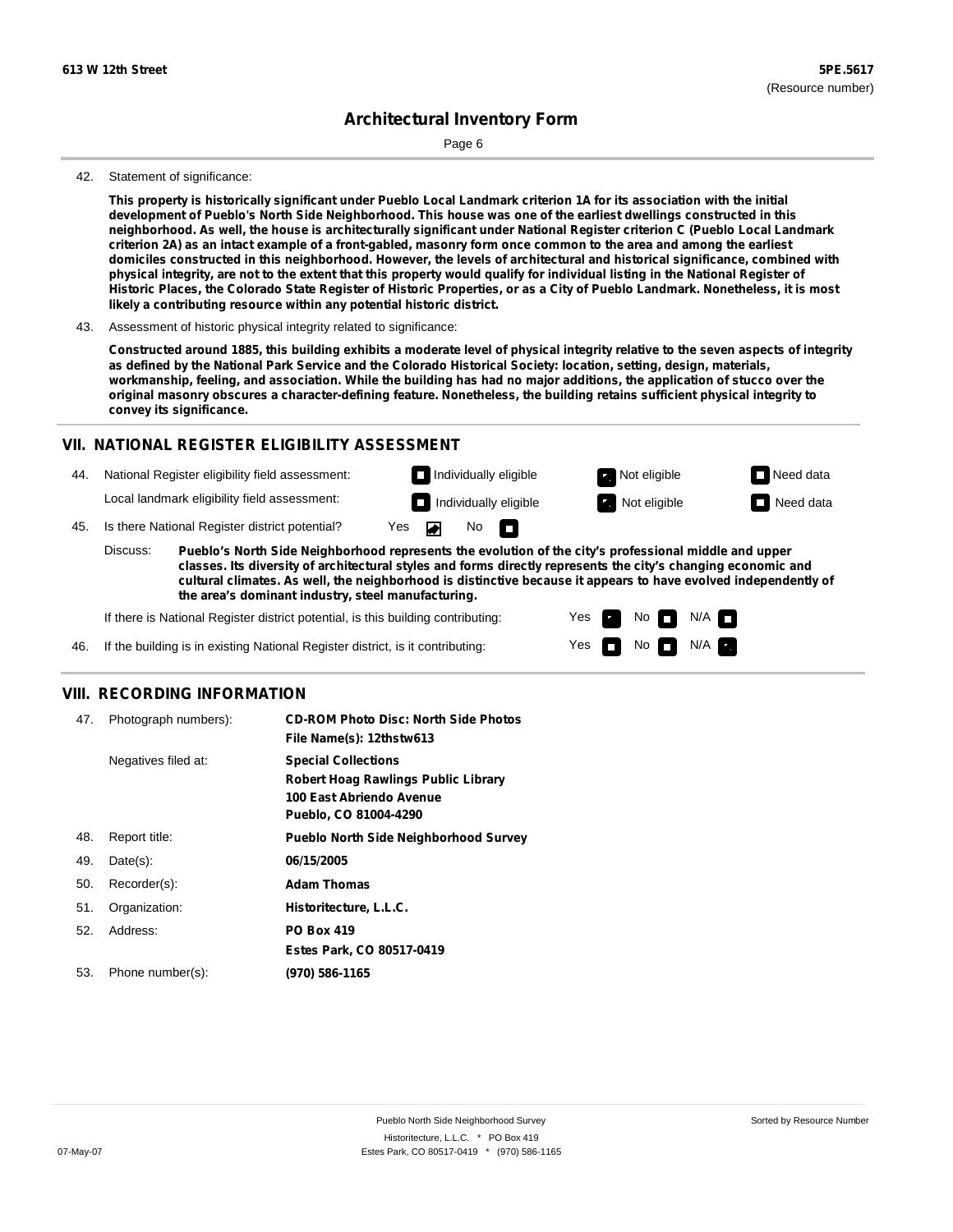Page 7